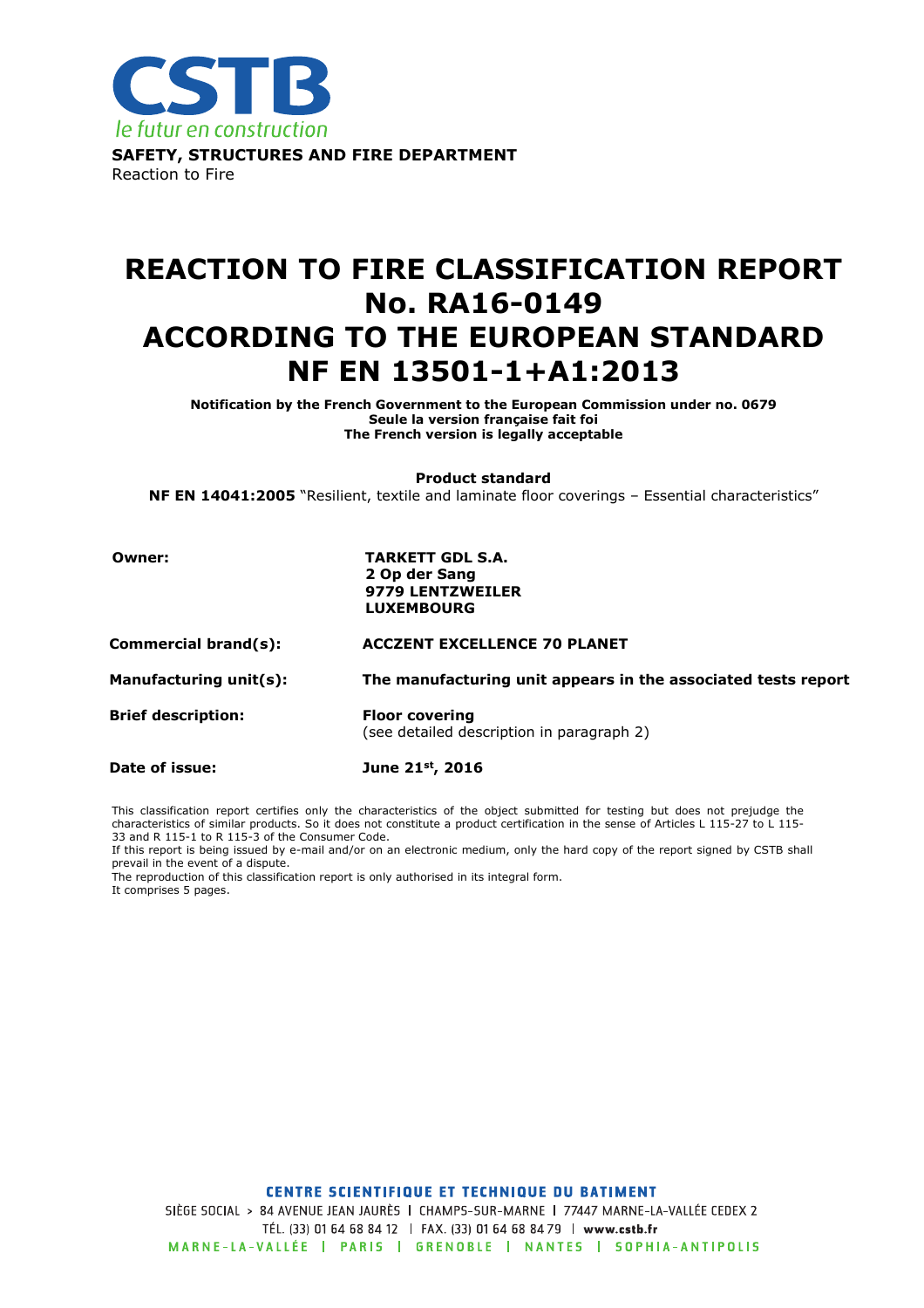

# 1. Introduction

This classification report defines the classification assigned to the above-mentioned product(s) in accordance with the procedures given in the NF EN 13501-1+A1:2013 standard.

# 2. Product description

Heterogeneous vinyl floor covering tested glued on 19 mm thick wood particleboard.

Heterogeneous vinyl covering consisting of:

- A finishing layer made of polyurethane.
- A 0.70 mm thick transparent overlay made of polyvinyl chloride.
- A decorative layer made of polyvinyl chloride.
- A compact underlay made of polyvinyl chloride and mineral fillers, reinforced with a glass tissue.
- A backing layer made of polyvinyl chloride and mineral fillers.

Overall nominal weight per unit area: 2380 g/m². Overall nominal thickness: 2 mm. Colours : various.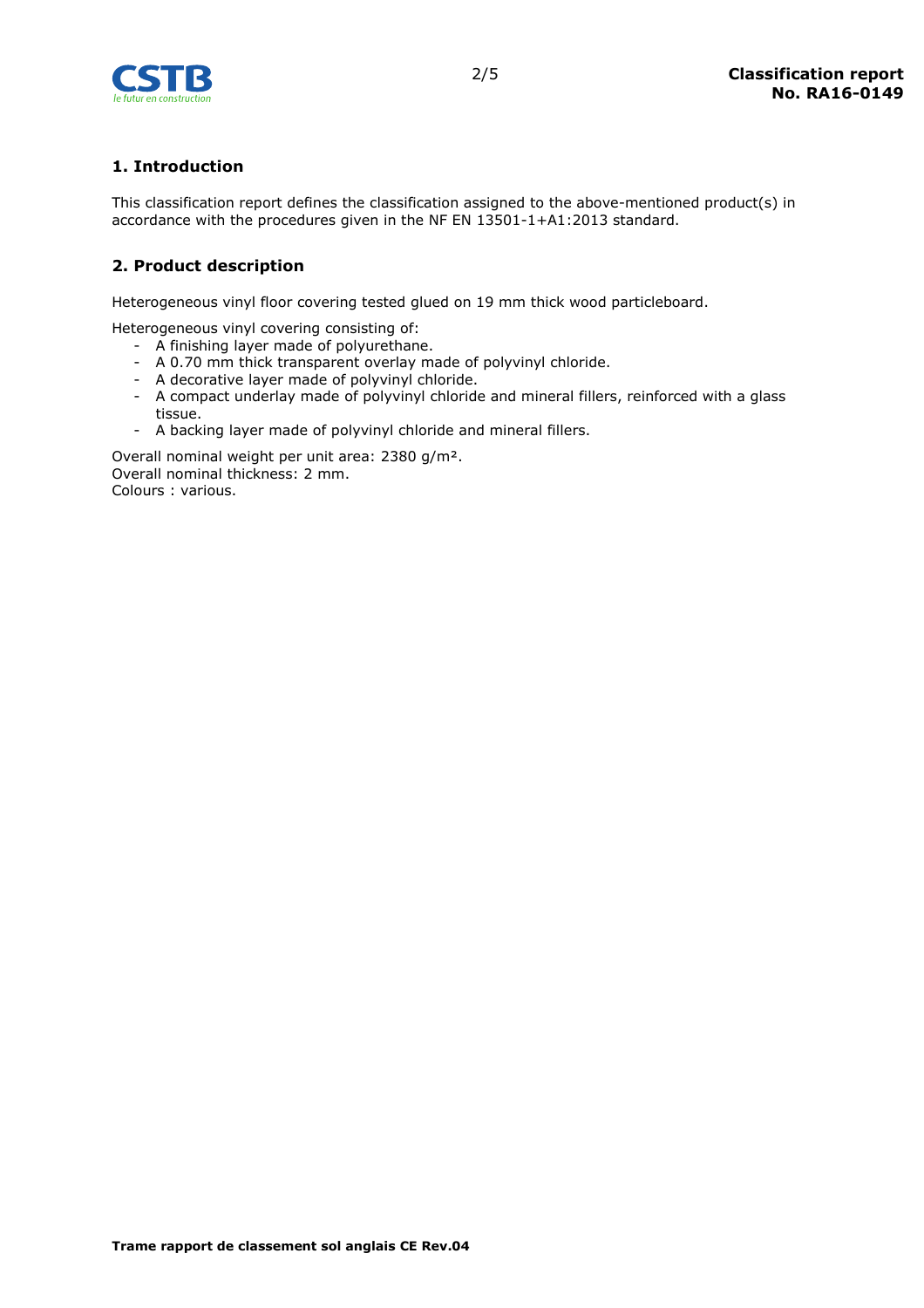

# 3. Tests reports and tests results in support of this classification

### 3.1 Tests reports

| Name of<br>laboratory | <b>Name of sponsor</b>                                                            | <b>Test</b><br>identification | Test report<br>No. | <b>Test method</b>                              |
|-----------------------|-----------------------------------------------------------------------------------|-------------------------------|--------------------|-------------------------------------------------|
| <b>CSTB</b>           | <b>TARKETT GDL S.A.</b><br>2 Op der Sang<br>9779 LENTZWEILER<br><b>LUXEMBOURG</b> | ES541160203                   | RA16-0149          | NF EN ISO 9239-1:2013<br>NF EN ISO 11925-2:2013 |

#### 3.2 Tests results

| <b>Test method</b>                                    | <b>Product</b>                         | <b>Number</b><br>of tests | <b>Parameters</b>             | <b>Results</b><br><b>Compliance</b><br>parameters |
|-------------------------------------------------------|----------------------------------------|---------------------------|-------------------------------|---------------------------------------------------|
| NF EN ISO 11925-2<br>Surface exposure -<br>15 seconds | <b>ACCZENT EXCELLENCE</b><br>70 PLANET | 6                         | $Fs > 150$ mm<br>Filter paper | <b>Not reached</b><br><b>Not ignited</b>          |

| <b>Test</b><br>method         | <b>Product</b>                         | <b>Number</b><br>of tests | <b>Parameters</b>                                        | <b>Results</b><br><b>Continuous</b><br>parameters<br><b>Mean values</b> |
|-------------------------------|----------------------------------------|---------------------------|----------------------------------------------------------|-------------------------------------------------------------------------|
| NF EN<br><b>ISO</b><br>9239-1 | <b>ACCZENT EXCELLENCE</b><br>70 PLANET | 3                         | Critical heat flux (kW/m <sup>2</sup> )<br>Smoke (%.min) | 8.18<br>329                                                             |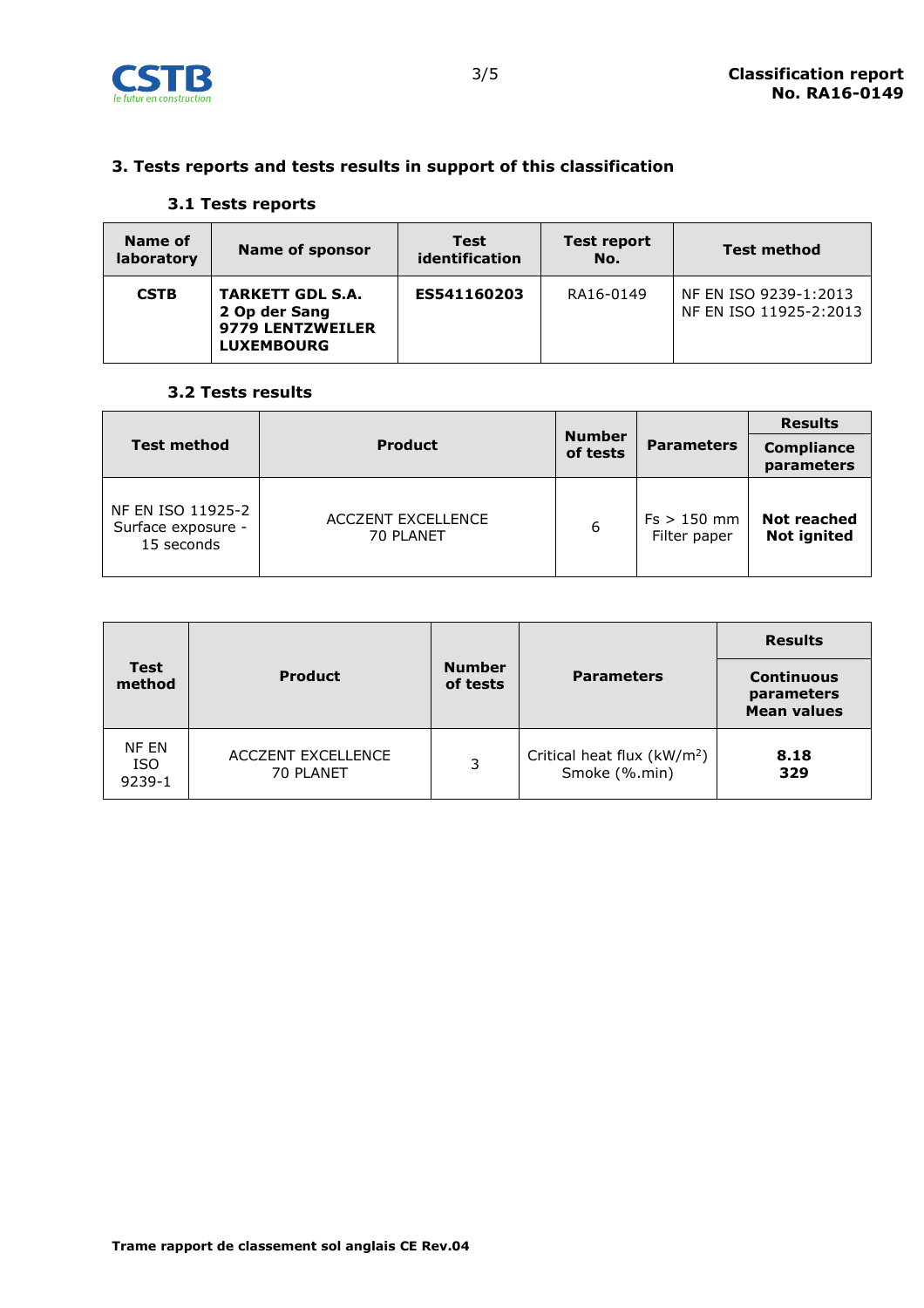

# 4. Classification and direct field of application

### 4.1 Reference of the classification

This classification has been carried out in accordance with clause(s) 12.6 and 12.9.2 of the NF EN 13501-1+A1:2013 standard.

#### 4.2 Classification

| <b>Fire behaviour</b> |   | <b>Smoke production</b> |
|-----------------------|---|-------------------------|
|                       | - |                         |

$$
Classification: B_{fl} - S1
$$

# 4.3 Field of application

This classification is valid for the following product parameters:

- The product described in paragraph 2.
- An overall nominal weight per unit area of 2380 g/m².
- An overall nominal thickness of 2 mm.
- Various colours.

This classification is valid for the following end use conditions:

Glued (acrylic glue) on any derivative wood panel with a density  $≥ 510$  kg/m<sup>3</sup> and a thickness  $≥ 18$  mm or on any A2-s1,d0 or A1 class substrate with a density  $\geq 1350 \text{ kg/m}^3$  and a thickness  $\geq 6 \text{ mm}$ .